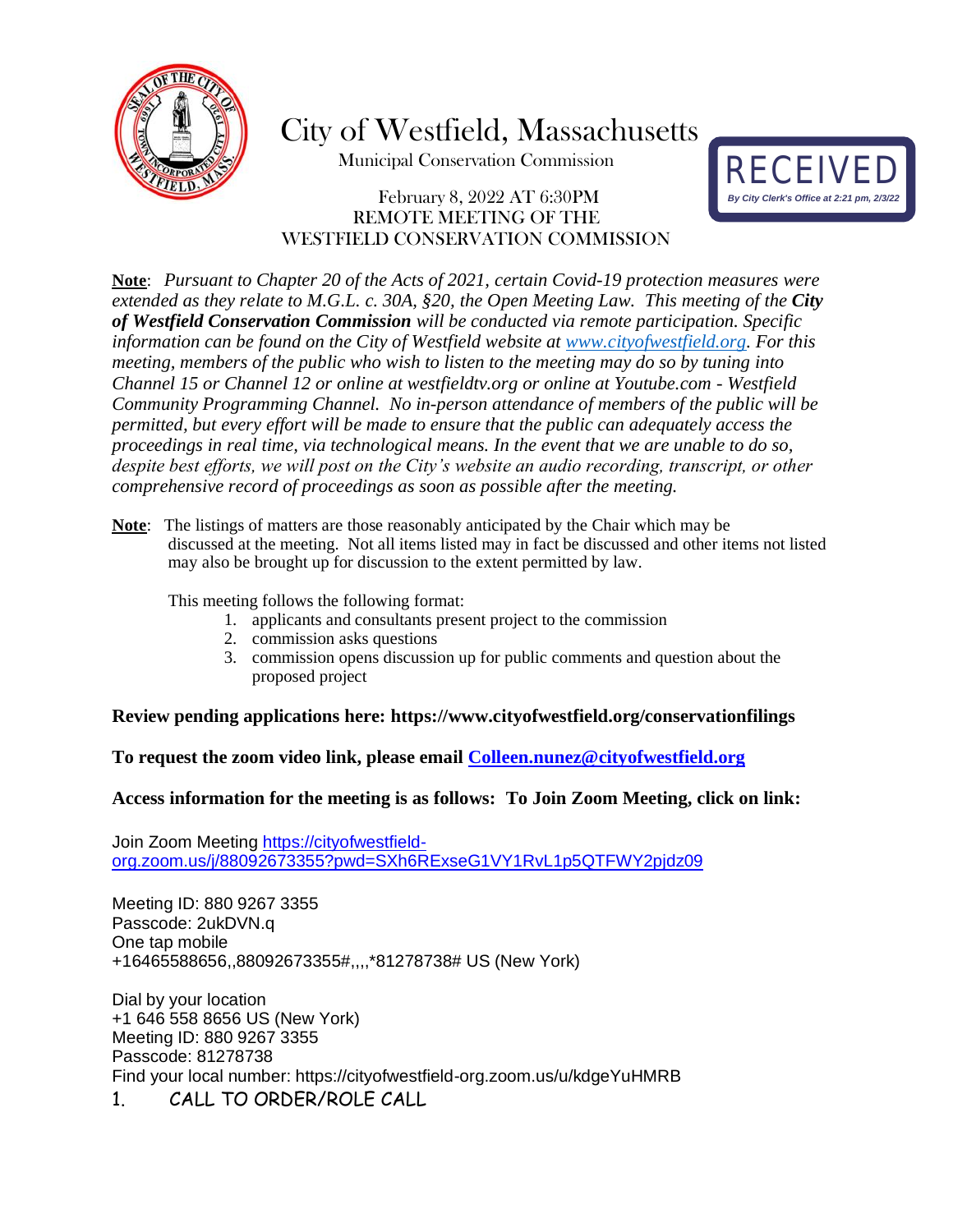## 2. OPEN PARTICIPATION

A. Any members of the public who would like to address the Commission.

# 3. PUBLIC HEARINGS (NOI's)

- A. 45 Stuart Place (147-38)-DEP File # 333-812-City of Westfield DPW-Replacement of the existing Pump Station infrastructure and milling and overlay of existing paved driveway.
- B. 70 Turnpike Industrial Road (49R-8, 49R-3, 55R-6)-Local Ordinance Only-James Hardie Building Products, Inc/Carlos Ortiz-Building addition, expansion of the paved parking area and truck access/loading areas within the Buffer Zone to an upgradient intermittent stream.

# 4. PUBLIC MEETINGS (RDA's)

A. 84 Otter Point Road (280-2)-Vincent Cross-Installation of a mobile home with no ground disturbance.

## 5. ENFORCEMENT

- A. 226 Russellville Road (62R-27)-William and Kristine Sheldon/Done Right Homes, LLC-Potential Violation
- B. 300 Union Street Custom Railing Metal Fabricators (35R-22) Violation
- C. 277 Russellville Road (62R-12)-Justin and Candice Curran-Potential Violation

## 6. DISCUSSION

- A. 0 Russellville Road (62R-27-1)-William and Kristine Sheldon/Done Right Homes, LLC -DEP File #333-769-Request for Certificate of Compliance
- B. 396 Prospect Street Ext (39R-20)-Eugene Kurtz-Dep File #333-706-Request for Certificate of Compliance
- C. 301-303 East Main Street & 0 Little River Road (28R-11 & 116-23)-Absak, LLC/Abdow Corporation-Dep File #333-801-Request for Certificate of Compliance.
- D. West Road-City of Westfield DPW-Water on the road.
- 7. OTHER ITEMS